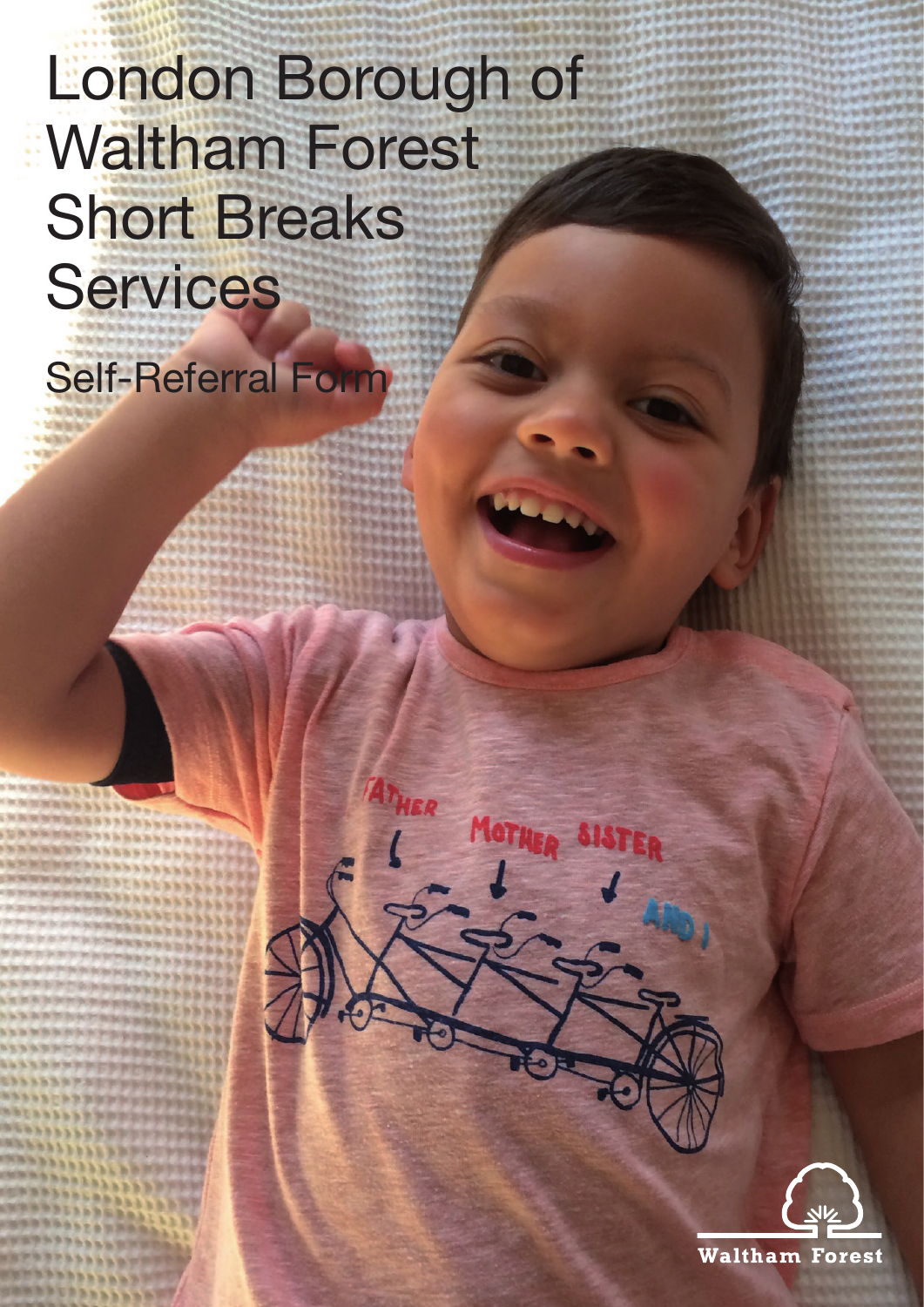# Self-Referral Form For Short Breaks for Disabled Children and Young People

This form is for parents/carers of children or young people who have a disability who would like their children to receive a short break service from Waltham Forest.

You do not need to fill in this form:

• If your child/family has a social worker or a family support worker. They will discuss your child's service with the Short Break Panel

#### **Please read the Guide to Completing the Short Break Self-Referral Form before you complete this form**

Should you have any questions about the Short Breaks process please contact:

Tony Connole Short Breaks Coordinator London Borough of Waltham Forest Wood Street Health Centre 6 Linford Road London E17 3LA

Tel: 020 8496 3515 E-mail: **anthony.connole@walthamforest.gov.uk**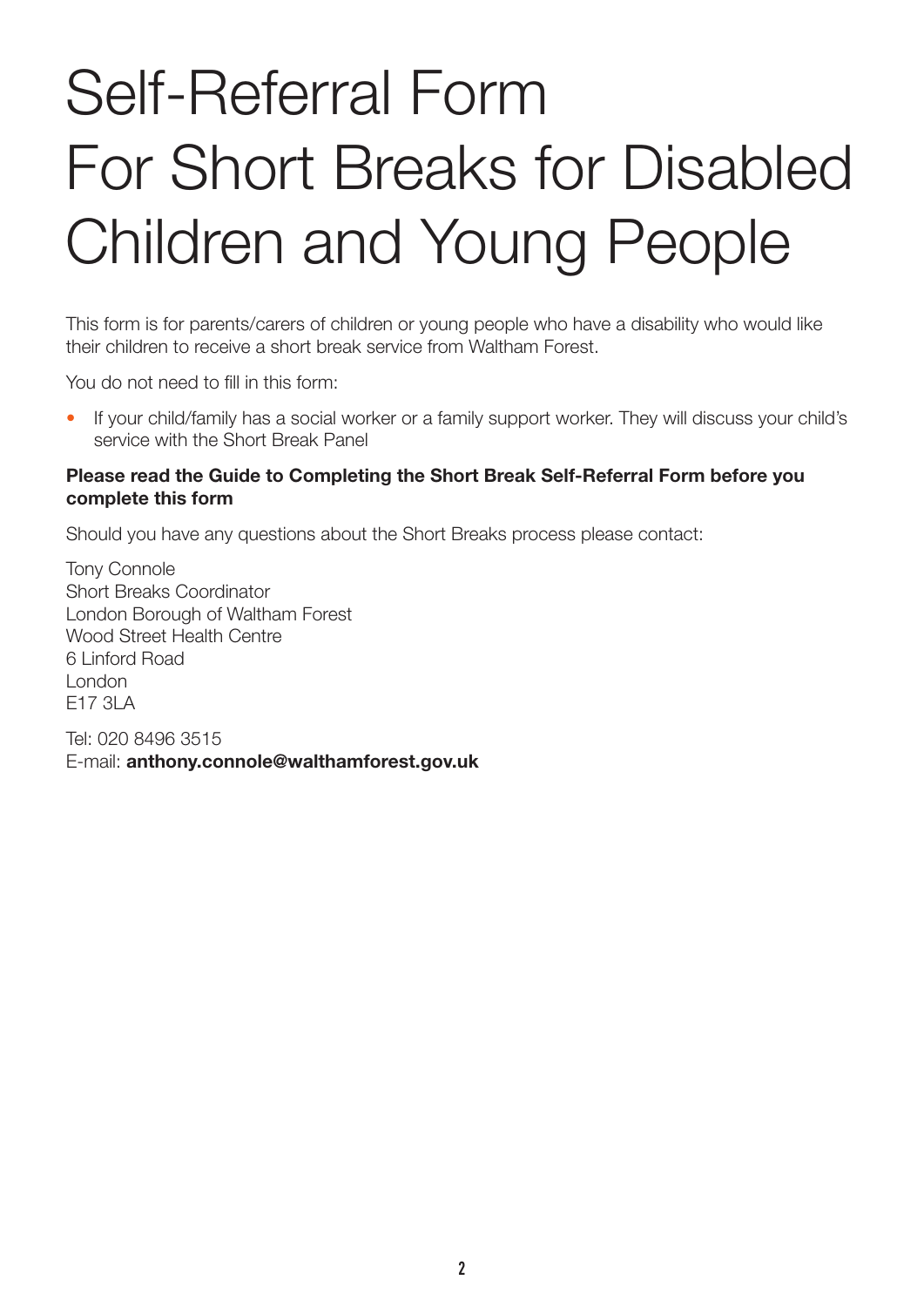## **Application for Short Breaks**

## **Part 1: Child/Young Person's Personal Information**

| Child's first name |     |        |
|--------------------|-----|--------|
| Child's surname    |     |        |
| Date of Birth      | Age | Gender |
| <b>Address</b>     |     |        |
|                    |     |        |
| Telephone number   |     |        |
| Home               |     |        |
| Mobile             |     |        |
| Work               |     |        |
| E-mail address     |     |        |

#### **Disability Living Allowance – Please tick one box in each section only**

| <b>Care component</b>                                                   | <b>Mobility component</b> |  |  |
|-------------------------------------------------------------------------|---------------------------|--|--|
| You receive Lower Rate                                                  | You receive Lower Rate    |  |  |
| You receive Medium Rate                                                 | You receive Higher Rate   |  |  |
| You receive Higher Rate                                                 |                           |  |  |
|                                                                         |                           |  |  |
| Do not claim DLA but your child/young person has a diagnosed disability |                           |  |  |
| A claim for your child/young person has been submitted                  |                           |  |  |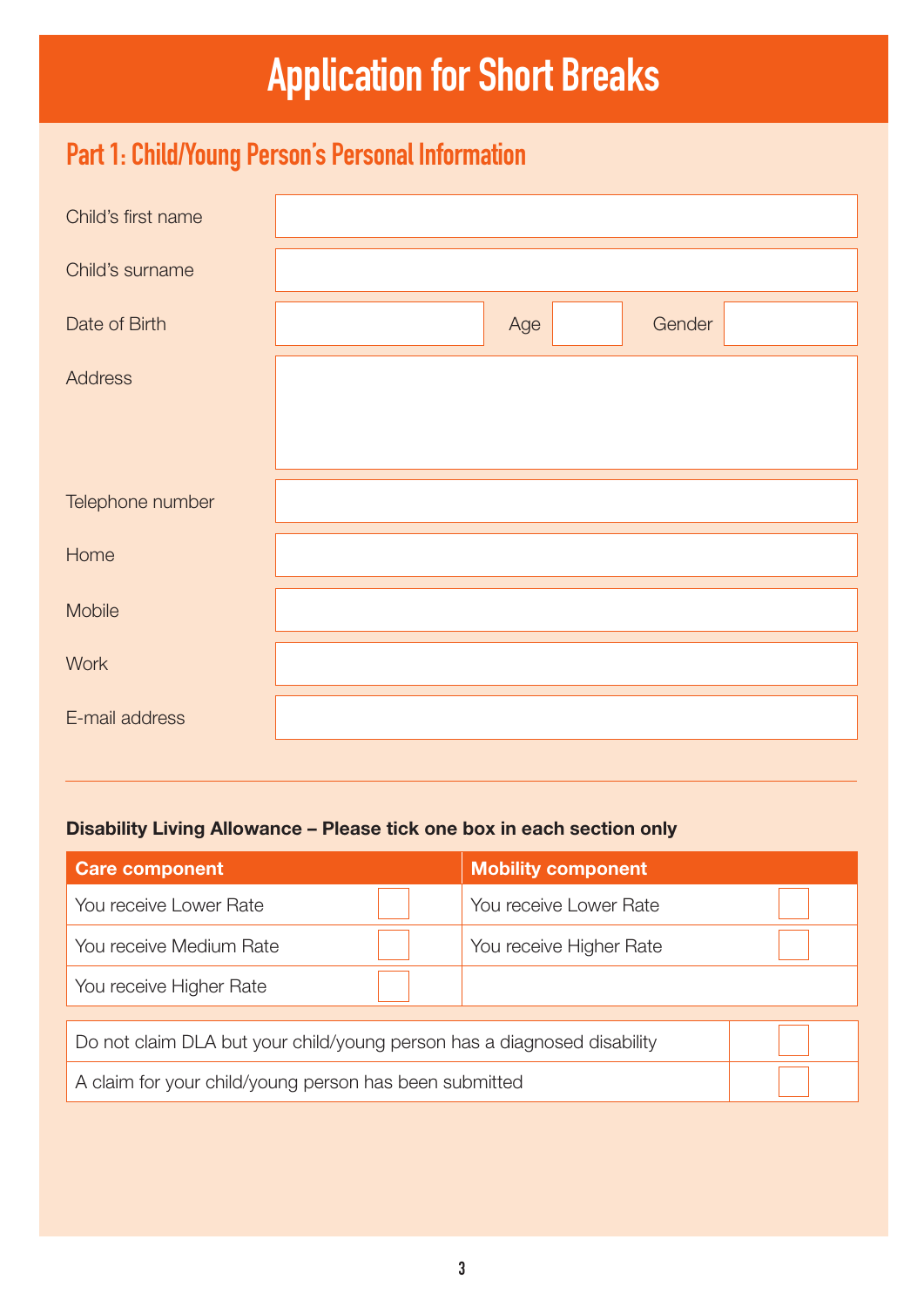#### **Personal Independence Payment (PIP – for young people from the age of 16 years) Please tick one box in each section**

| Please tick one box in each section                                                                                                |                                          |                           |                                                        |  |
|------------------------------------------------------------------------------------------------------------------------------------|------------------------------------------|---------------------------|--------------------------------------------------------|--|
| <b>Care component</b>                                                                                                              |                                          | <b>Mobility component</b> |                                                        |  |
| You receive Standard Rate                                                                                                          |                                          | You receive Standard Rate |                                                        |  |
| You receive Enhanced Rate                                                                                                          |                                          | You receive Enhanced Rate |                                                        |  |
| Do not claim PIP but your child/young person has a diagnosed disability                                                            |                                          |                           |                                                        |  |
| A claim for your child/young person has been submitted                                                                             |                                          |                           |                                                        |  |
| Please send a copy of your DLA/PIP benefit entitlement letter or evidence of a diagnosed<br>disability with this application form. |                                          |                           |                                                        |  |
| Do you receive the Carers Allowance?                                                                                               |                                          | Yes                       | <b>No</b>                                              |  |
| <b>Disability/Additional Needs</b>                                                                                                 |                                          |                           |                                                        |  |
| <b>Choose from the disabilities and additional needs listed</b><br><b>Please tick all that apply</b>                               |                                          |                           |                                                        |  |
| Autistic Spectrum Disorder                                                                                                         | Health condition                         |                           | <b>Behaviour difficulties</b>                          |  |
| Asperger's syndrome<br>/High functioning autism                                                                                    | Respiratory<br>Gastric                   |                           | Communication difficulties<br>Global development delay |  |
| Pathological Demand<br>Avoidance                                                                                                   | Other (please specify)                   |                           | Learning difficulties                                  |  |
| <b>ADHD</b>                                                                                                                        |                                          |                           | <b>Mental Health Issues</b>                            |  |
| Downs syndrome                                                                                                                     |                                          |                           |                                                        |  |
| Multi-Sensory Impairment                                                                                                           | Genetic condition                        |                           | Physical impairment                                    |  |
| Visual impairment                                                                                                                  | Muscular dystrophy                       |                           | (please specify)                                       |  |
| Hearing impairment                                                                                                                 | Microcephaly                             |                           |                                                        |  |
| Sensory difficulties                                                                                                               | Other (please specify)                   |                           |                                                        |  |
| Neurological condition                                                                                                             | Rare disorder                            |                           | Undiagnosed                                            |  |
| <b>Epilepsy</b>                                                                                                                    | Joubert Syndrome                         |                           | <b>SWAN</b>                                            |  |
| Cerebral Palsy                                                                                                                     | Friedreich's Ataxia                      |                           | (Syndrome without a name)                              |  |
| Multiple sclerosis                                                                                                                 | Pelizaeus-Merzbacher                     |                           | Other (please specify)                                 |  |
| Williams Syndrome                                                                                                                  | disease                                  |                           |                                                        |  |
| Other (please specify)                                                                                                             | Sotos syndrome<br>Other (please specify) |                           |                                                        |  |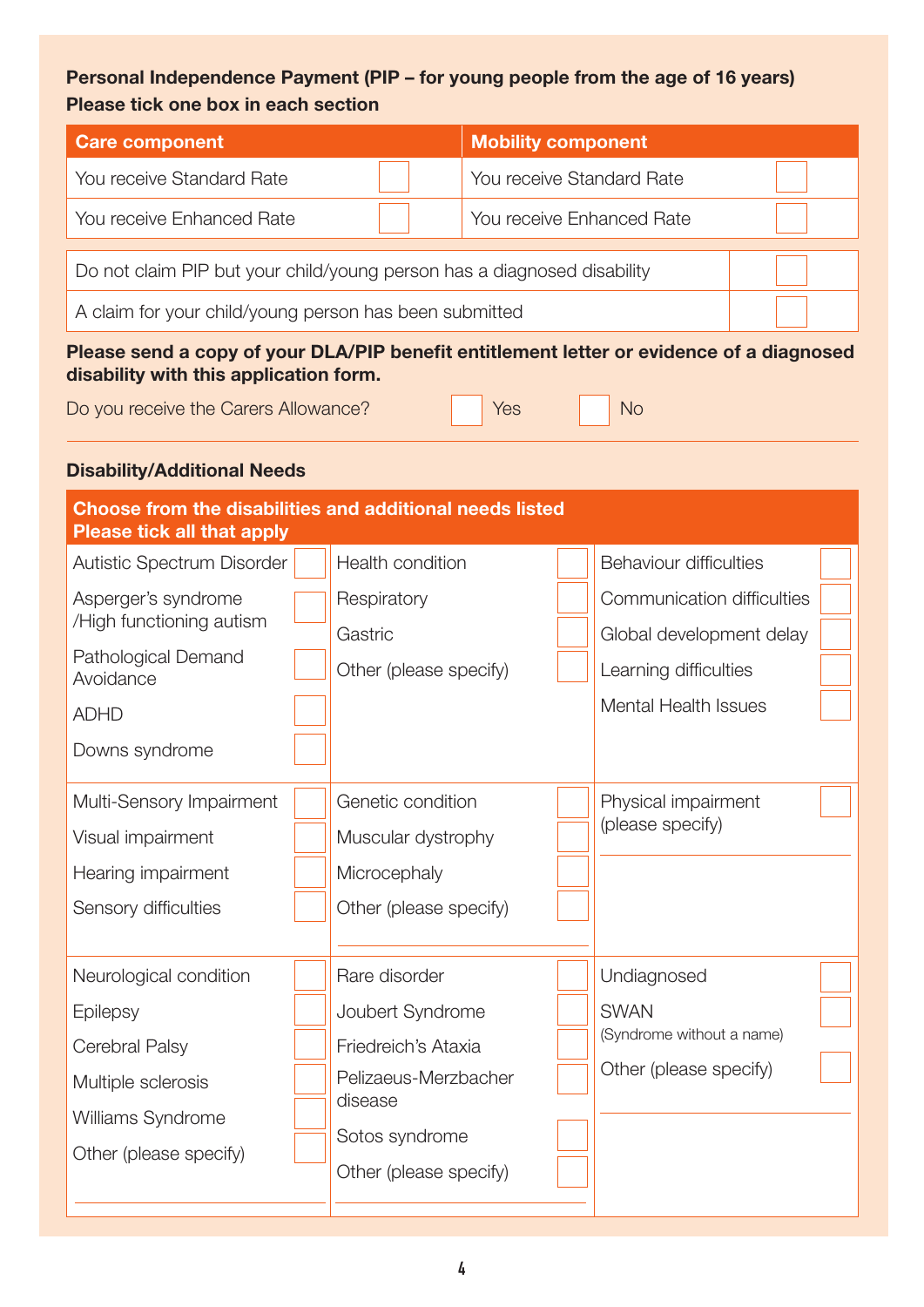#### **Communication Needs**

How does your child/young person communicate? Do they use signs or symbols?

How do they communicate with the person who looks after them, and at school?

| Verbal speech only                                                                   |  |  |
|--------------------------------------------------------------------------------------|--|--|
| Verbal assisted by PECS and symbols                                                  |  |  |
| Verbal assisted by Makaton                                                           |  |  |
| Verbal assisted by Signalong                                                         |  |  |
| Verbal assisted by pointing and leading                                              |  |  |
| Verbal persistent questioning                                                        |  |  |
| Non-verbal assisted by PECS an symbols                                               |  |  |
| Non-verbal assisted by Makaton                                                       |  |  |
| Non-verbal assisted by Signalong                                                     |  |  |
| Non-verbal assisted by vocalisation (noises)                                         |  |  |
| Non-verbal assisted by pointing and leading                                          |  |  |
| Non-verbal (body language, behaviour etc.)                                           |  |  |
| Uses an ipad or other similar communication device                                   |  |  |
| Writing/Mark making                                                                  |  |  |
| <b>BSL (British Sign Language)</b>                                                   |  |  |
| Lip-reading                                                                          |  |  |
| Other (please specify)                                                               |  |  |
| How many words does your child understand? 1-5, 5-10, 10-15, more<br>(please circle) |  |  |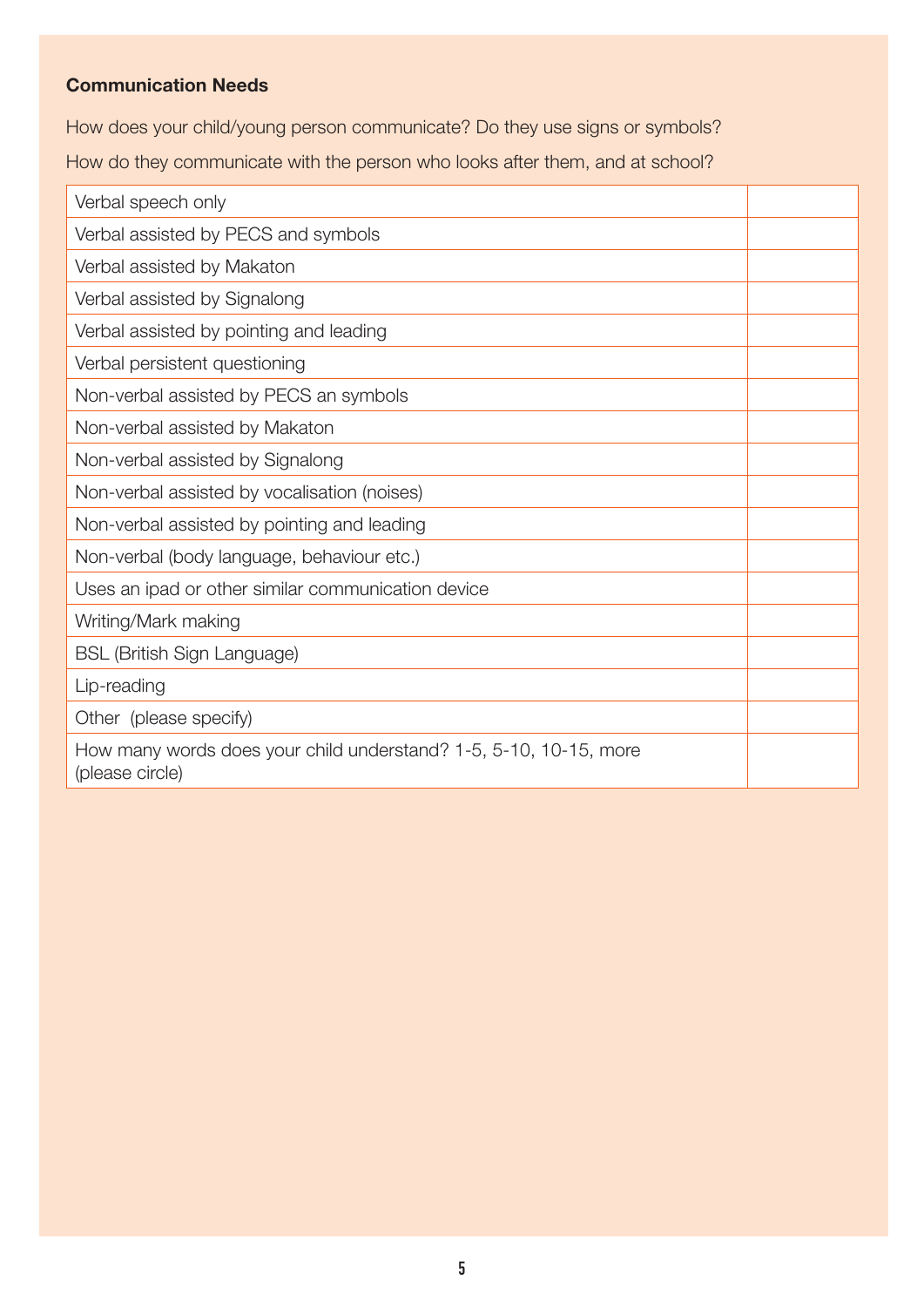| <b>Further information</b>                                                                                                                                                                                     |                                                                                  |
|----------------------------------------------------------------------------------------------------------------------------------------------------------------------------------------------------------------|----------------------------------------------------------------------------------|
| Does your child/young person have:                                                                                                                                                                             |                                                                                  |
| A statement                                                                                                                                                                                                    | Not known<br>A SEN support plan                                                  |
| An EHC plan                                                                                                                                                                                                    | No plan                                                                          |
| Does your child/young person attend the following:                                                                                                                                                             |                                                                                  |
| A special school                                                                                                                                                                                               | Home schooled                                                                    |
| A mainstream school                                                                                                                                                                                            | <b>Further Education College</b>                                                 |
| Resource provision                                                                                                                                                                                             | Other (please specify)                                                           |
| Do they attend school/college                                                                                                                                                                                  |                                                                                  |
| Part time                                                                                                                                                                                                      | Full time                                                                        |
| Name of school or pre-school service                                                                                                                                                                           |                                                                                  |
| <b>Whitefield Academy Trust</b><br><b>Whitefield School</b>                                                                                                                                                    | <b>Hornbeam Academy</b><br><b>Belmont Park School</b><br><b>Brookfield House</b> |
| Joseph Clarke School                                                                                                                                                                                           | <b>William Morris</b>                                                            |
| Other (please specify)                                                                                                                                                                                         |                                                                                  |
| Does your child receive any<br>services via health, for example,<br>Haven House, or education<br>services?                                                                                                     |                                                                                  |
| Are there any health support<br>needs for your child? If yes, give<br>details (e.g. epilepsy, seizures,<br>peg feeds, naso-gastric,<br>allergies, special diet, asthma,<br>skin condition, diabetes, seizures) |                                                                                  |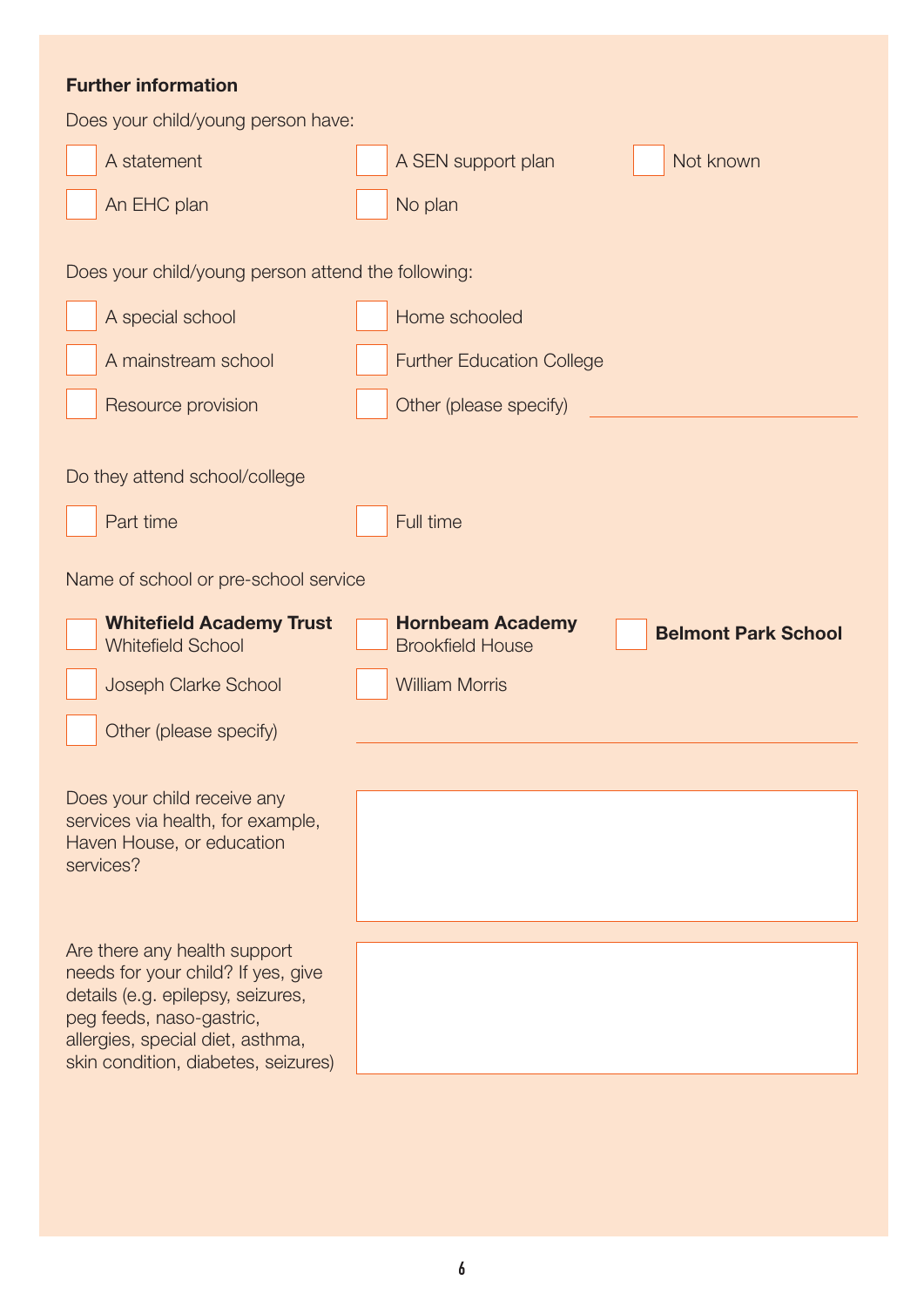## **Part 2: Information to help us understand your child's needs**

Please tell us if your child requires any help with the following or if they use any aids or equipment

#### **Mobility**

Is your child/young person able to get around the house and elsewhere by themselves?

| Yes        |  |
|------------|--|
| With help  |  |
| Not at all |  |
|            |  |
|            |  |

#### **Personal care**

Is your child/young person able to feed by themselves?

| Yes        |  |
|------------|--|
| With help  |  |
| Not at all |  |
|            |  |
|            |  |

Is your child/young person able to wash/dress themselves?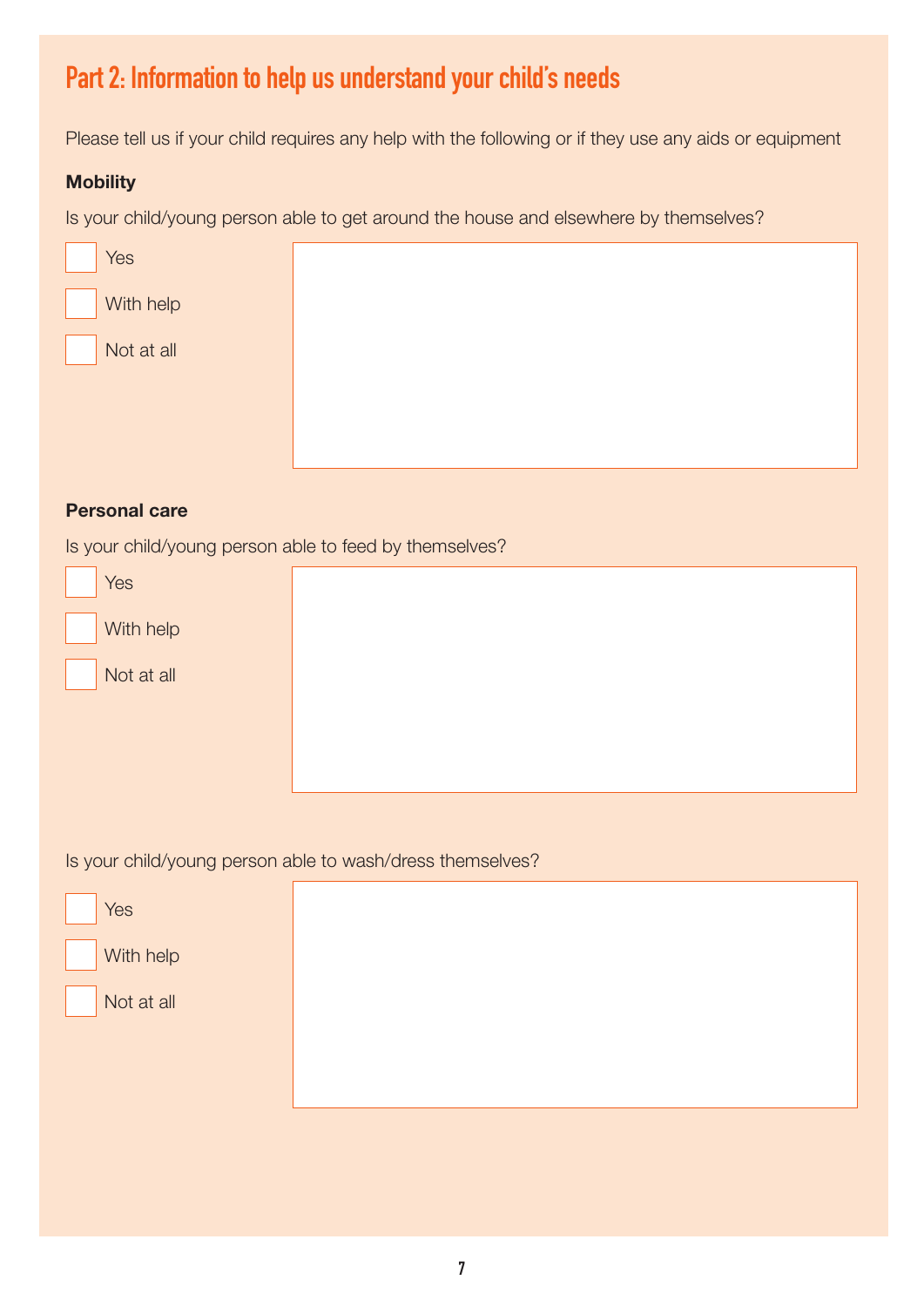Is your child/young person able to use the toilet by themselves?

| <b>Yes</b> |  |
|------------|--|
| With help  |  |
| Not at all |  |
|            |  |
|            |  |

#### **Sleep**

What time does your child/ young person go to bed?

What time does your child/ young person wake up?

Do they need any attention during the night?

#### **Effect on the family**

How does your child/young person disability/additional needs affect the family?

Does your child's behave in a way that has an impact on you and your family during daily activities?

Please explain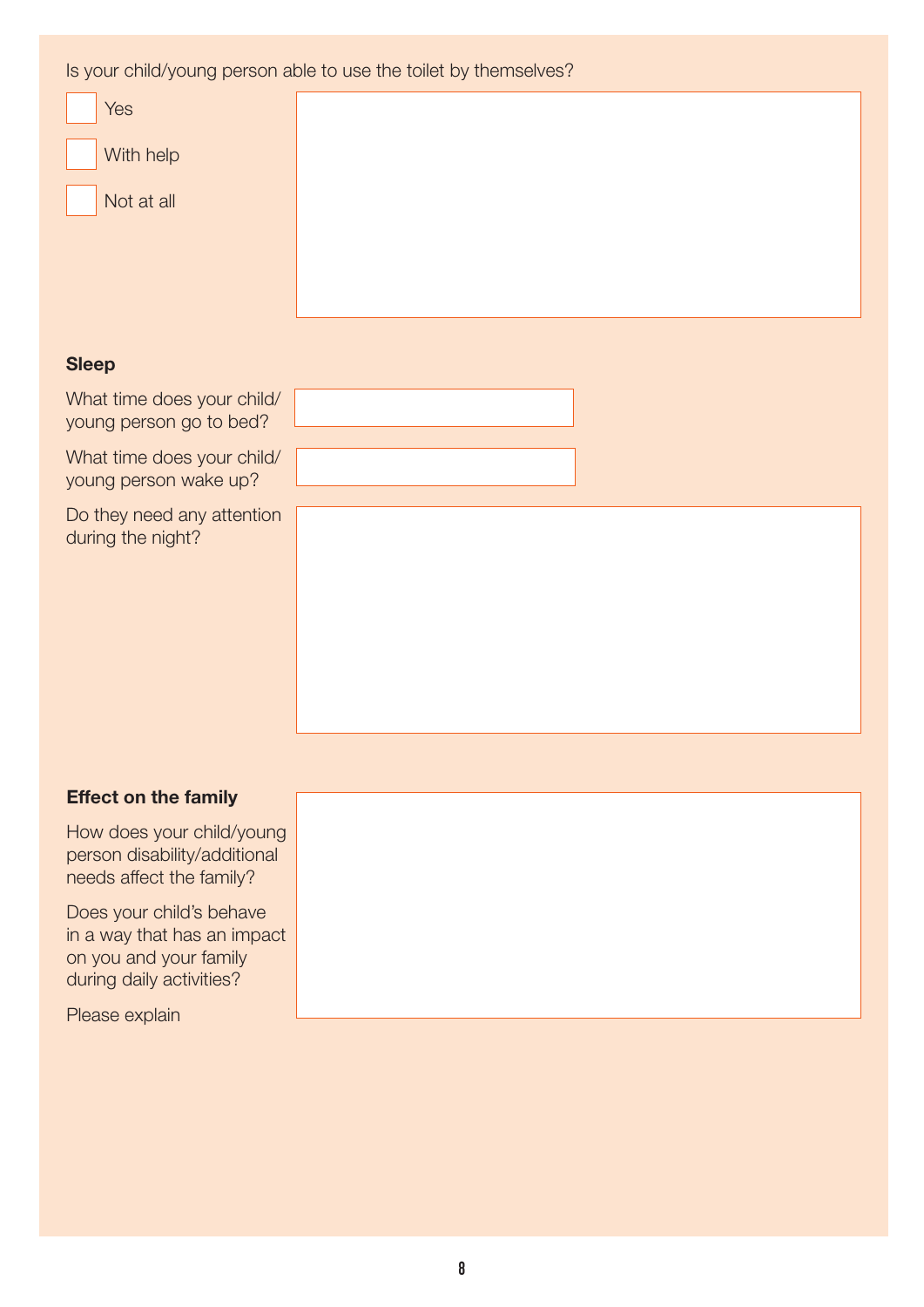| <b>Sensory needs</b>        |  |
|-----------------------------|--|
|                             |  |
|                             |  |
|                             |  |
|                             |  |
|                             |  |
|                             |  |
|                             |  |
|                             |  |
| <b>Awareness of dangers</b> |  |
|                             |  |
|                             |  |
|                             |  |
|                             |  |
|                             |  |
|                             |  |
|                             |  |
|                             |  |
|                             |  |
|                             |  |
| <b>Therapies</b>            |  |
|                             |  |
|                             |  |
|                             |  |
|                             |  |
|                             |  |
|                             |  |
|                             |  |
|                             |  |
| <b>Medication</b>           |  |
|                             |  |
|                             |  |
|                             |  |
|                             |  |
|                             |  |
|                             |  |
|                             |  |
|                             |  |
|                             |  |
| <b>Specialist equipment</b> |  |
|                             |  |
|                             |  |
|                             |  |
|                             |  |
|                             |  |
|                             |  |
|                             |  |
|                             |  |
|                             |  |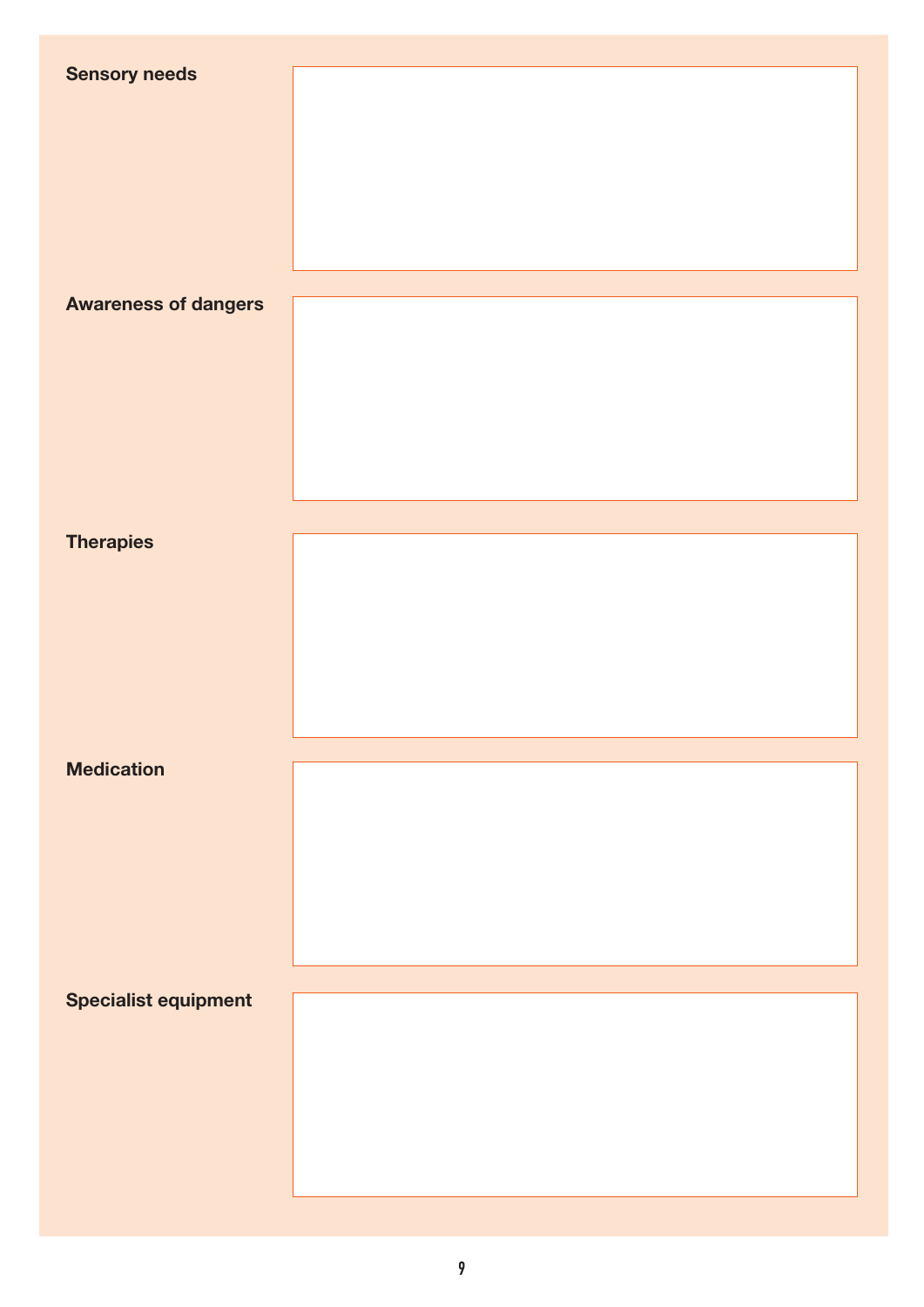#### **Accessing activities out of the home**

**Is there any further information you would like to tell us about your child's needs?**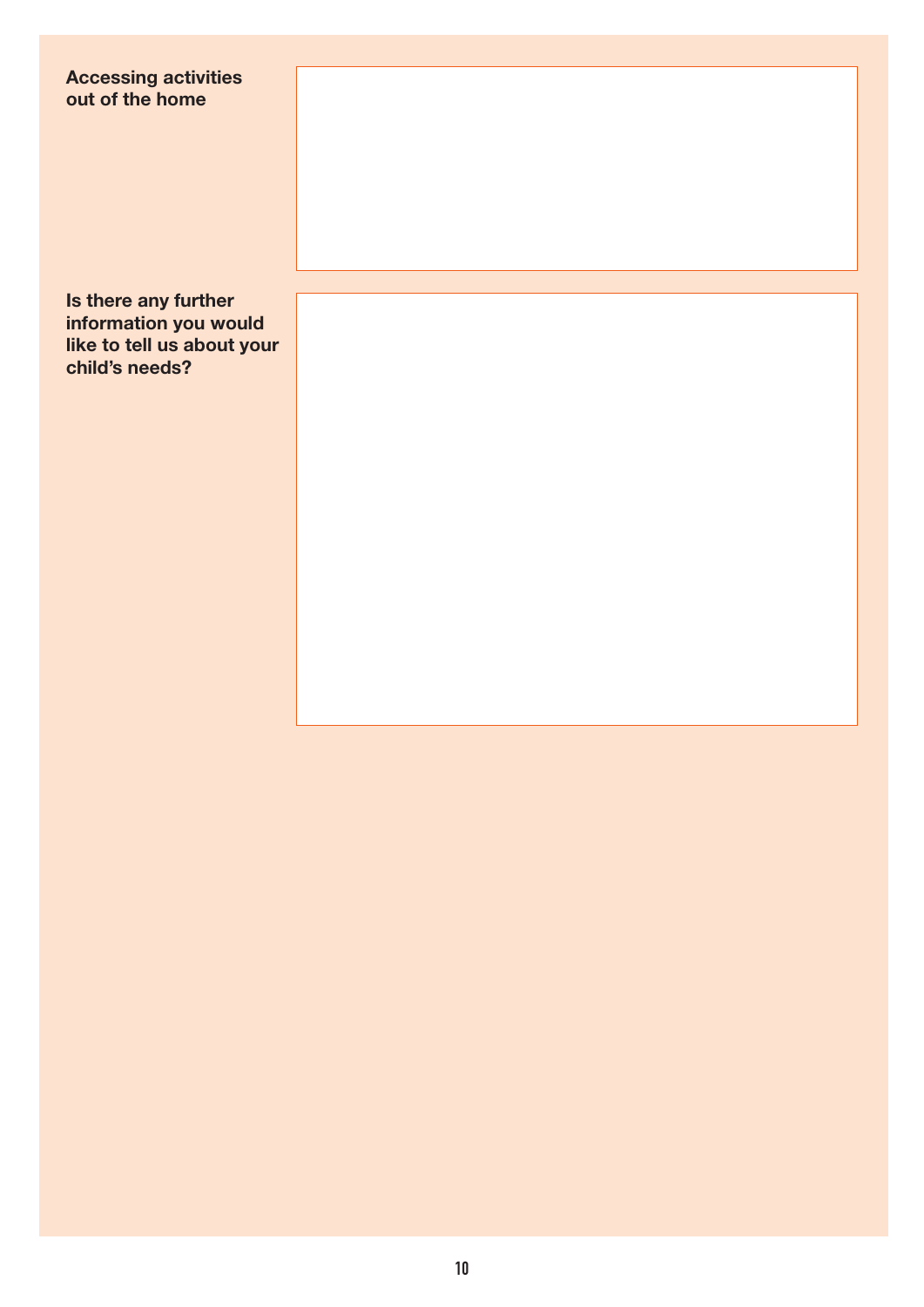## **Part 3: Parent(s)/Carer Personal Information**

| First name                                      |  |
|-------------------------------------------------|--|
| Surname                                         |  |
| Relationship to child                           |  |
| First name                                      |  |
| Surname                                         |  |
| Relationship to child                           |  |
| Address of parent(s)<br>if different from child |  |

#### **Details of brothers and sisters (anyone under the age of 18) who live in the same household**

| <b>Name</b>                                                 |  |
|-------------------------------------------------------------|--|
| Date of Birth                                               |  |
| Please give details<br>of any disability that<br>he/she has |  |
|                                                             |  |
| Name                                                        |  |
| Date of Birth                                               |  |
| Please give details<br>of any disability that<br>he/she has |  |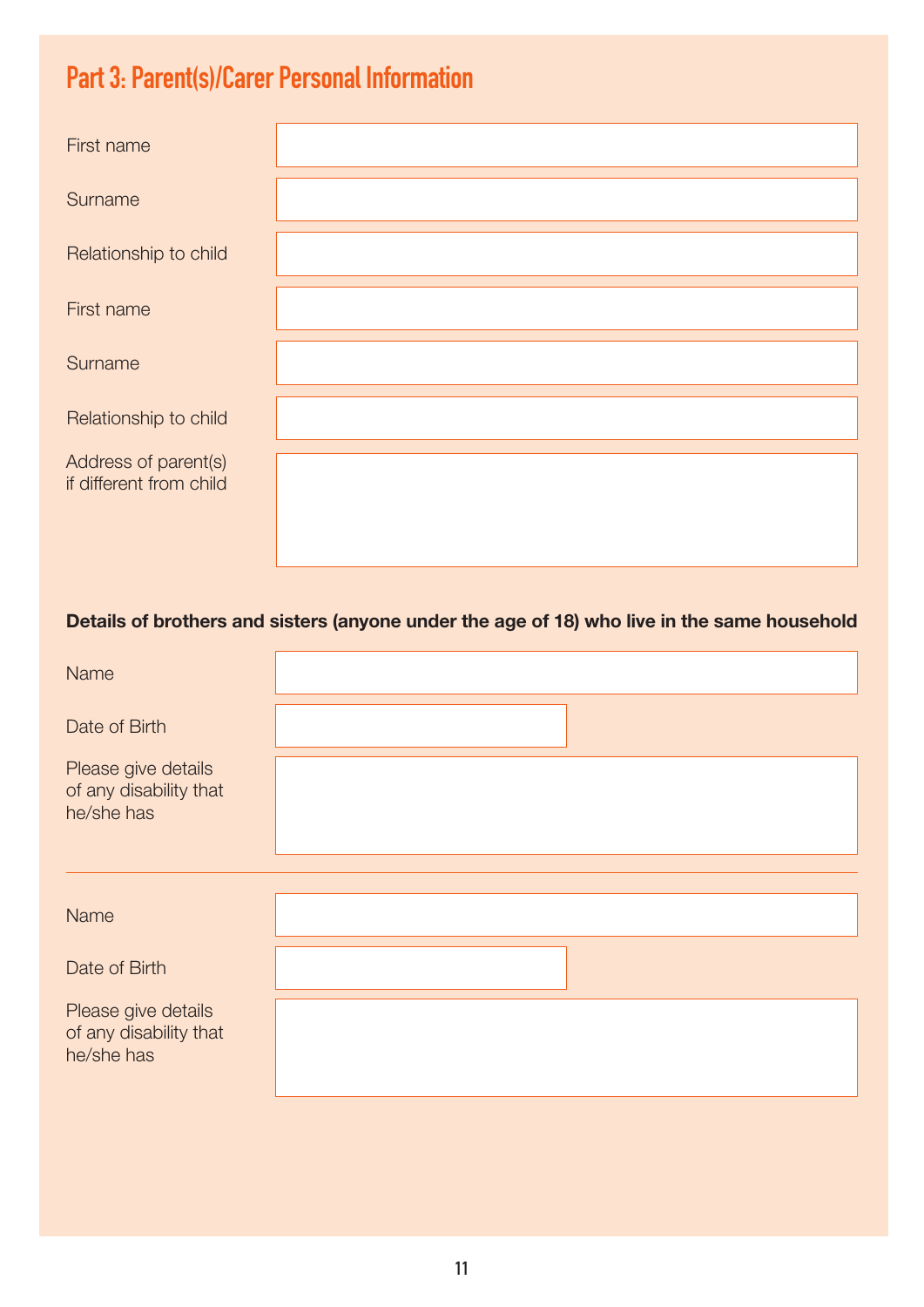| Name                                                        |  |
|-------------------------------------------------------------|--|
| Date of Birth                                               |  |
| Please give details<br>of any disability that<br>he/she has |  |
|                                                             |  |
| <b>Name</b>                                                 |  |
| Date of Birth                                               |  |
| Please give details<br>of any disability that<br>he/she has |  |
|                                                             |  |
| <b>Name</b>                                                 |  |
| Date of Birth                                               |  |
| Please give details<br>of any disability that<br>he/she has |  |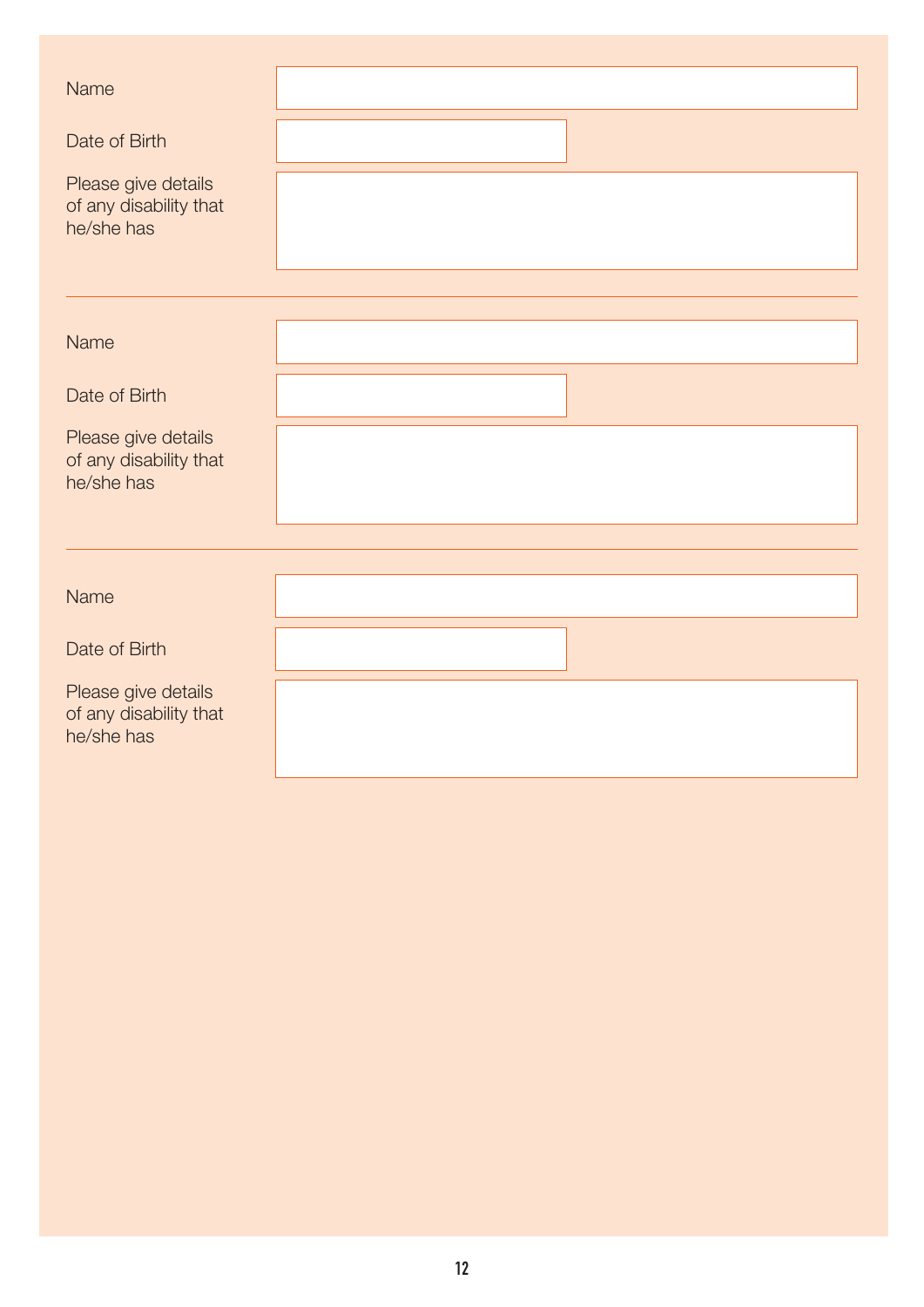Please let us know if we can contact you in the future regarding activities and services that may be relevant to your child? Please tick as appropriate **Disability Register** The Children's Disability Register is the register of children and young people with disabilities in Waltham Forest. It is used to plan services for them The register is completely voluntary and can only work if as many people as possible agree to put their children on the register. The more information we have, the better service planning will be. We also email parents with details of services, activities and events that are running in the borough and beyond as soon as we receive the information. The Disability Register application form can be found at **[https://www.walthamforest.gov.uk/content/sign-childrens](https://www.walthamforest.gov.uk/content/sign-childrens-disability-register)[disability-register](https://www.walthamforest.gov.uk/content/sign-childrens-disability-register) Waltham Forest Parents Forum** Would you be interested in joining Waltham Forest Parent Forum? Waltham Forest Parent Forum (WFPF) is a friendly, voluntary group of parents and carers of disabled children and young people aged from 0 to 25 in the London Borough of Waltham Forest. Our aim is to provide feedback on the development and direction of services for disabled children and young people in the borough to key policy makers and to support families through sharing experience and building networks. More information can be found on the website at **www.walthamforestparentforum.com** or by emailing **walthamforestparentforum@live.co.uk** Yes No Yes No Yes No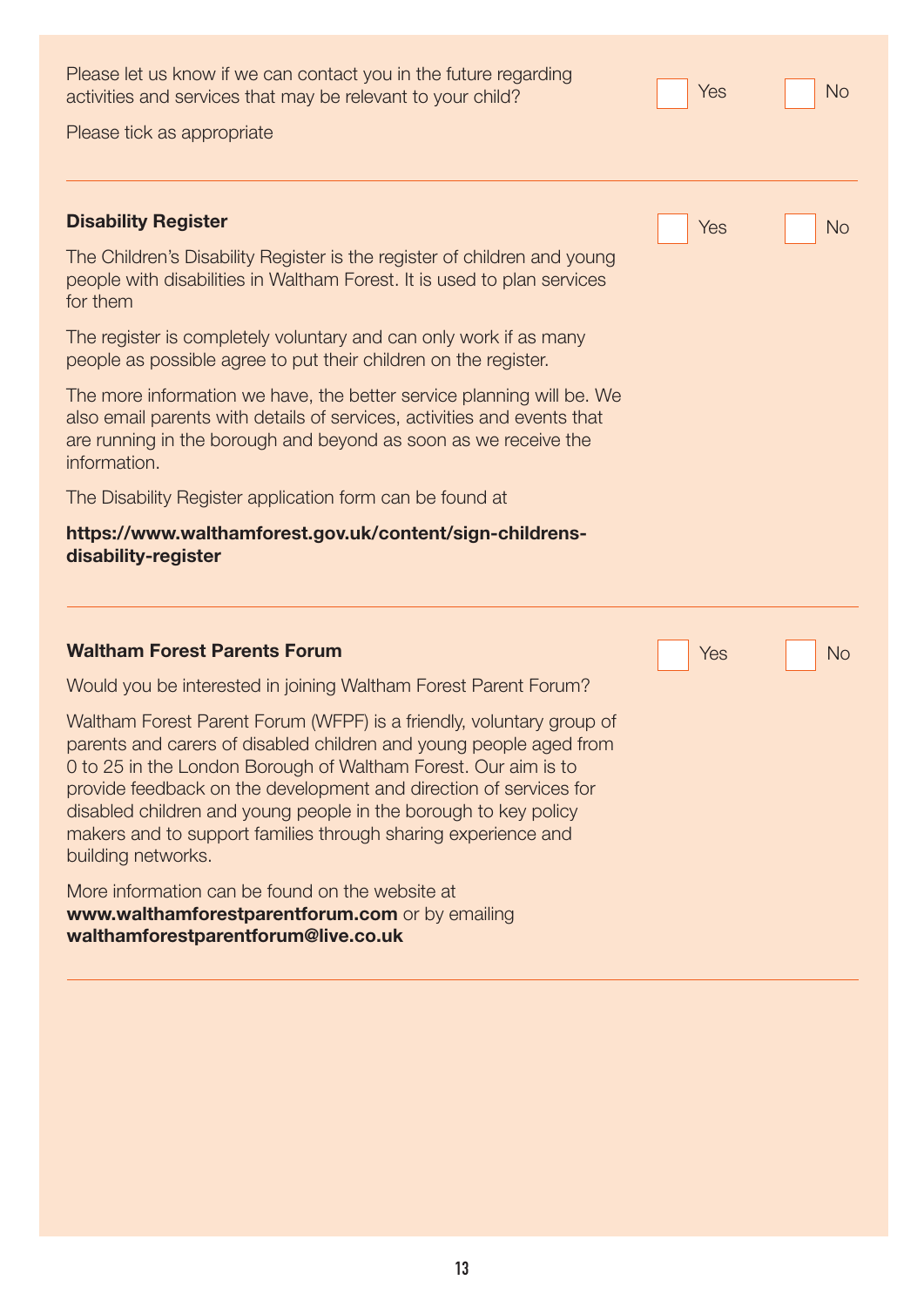## **Part 4: Services Requested**

#### **What type of Short Break services would you like your child/young person to access?**

| Short Breaks service you are |  |
|------------------------------|--|
| requesting                   |  |

Specify days and times when you would like this service

Please explain why you consider your child and family require this service

Short Breaks service you are requesting

Specify days and times when you would like this service

Please explain why you consider your child and family require this service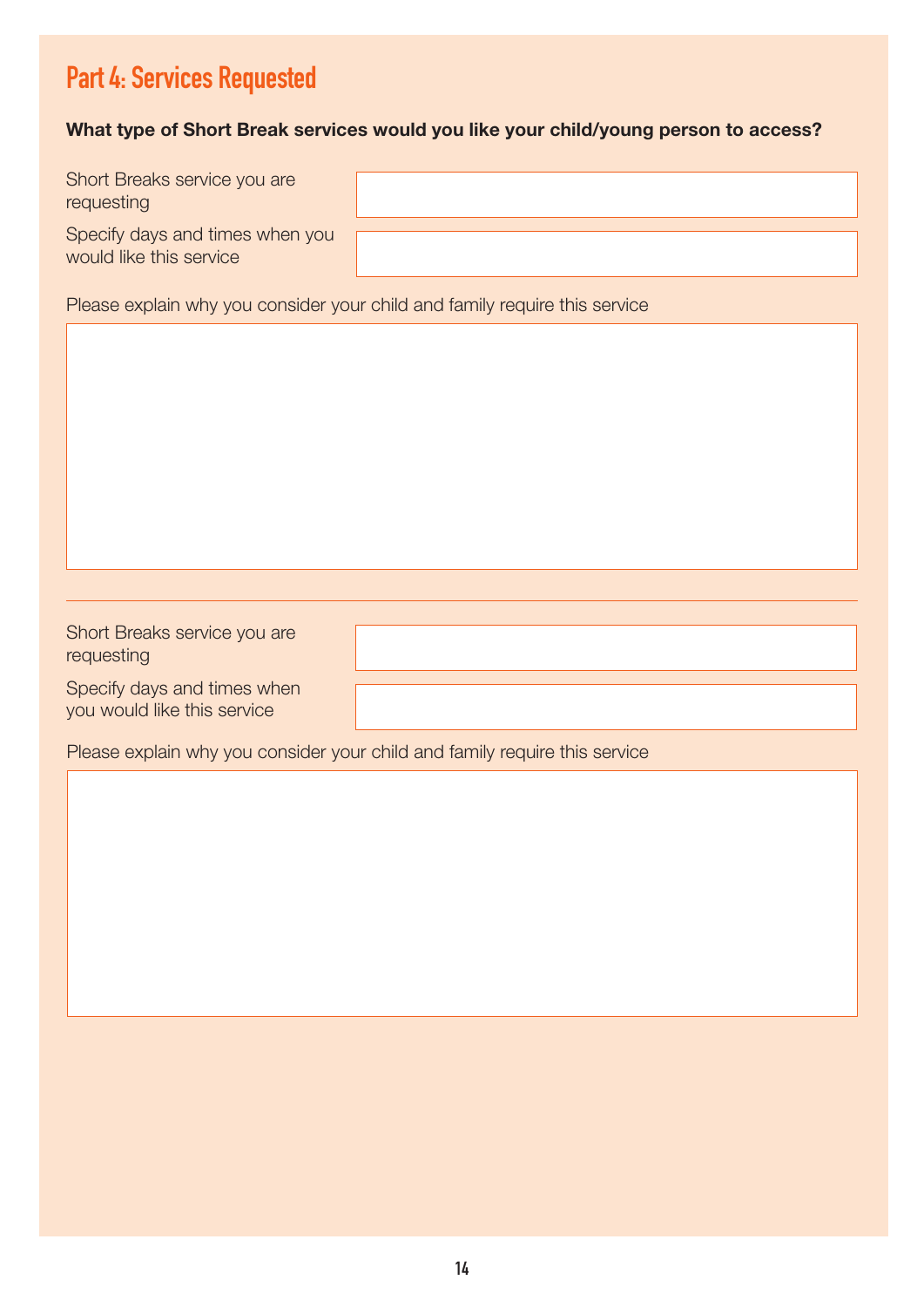Short Breaks service you are requesting

Specify days and times when you would like this service

Please explain why you consider your child and family require this service

Short Breaks service you are requesting

Specify days and times when you would like this service

Please explain why you consider your child and family require this service

| Form completed by     |  |
|-----------------------|--|
| Relationship to child |  |
| or young person       |  |

I consent for this information to be shared with partner agencies

| Signed | Date |
|--------|------|
|        |      |
|        |      |